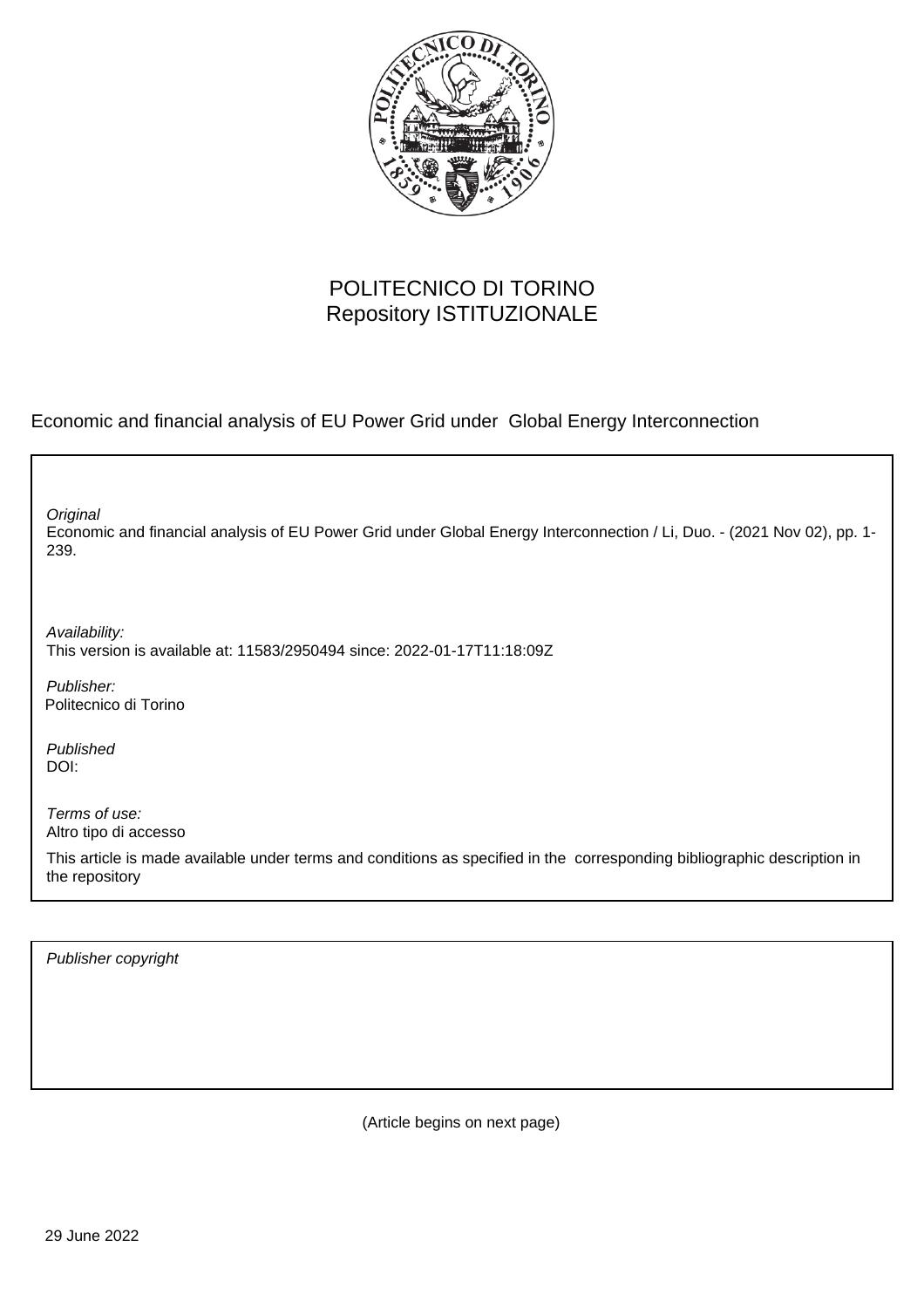

Doctoral Dissertation Doctoral Program in Electrical, Electronics and Communication Engineering (33thcycle)

# Economic and financial analysis of EU Power Grid under Global Energy Interconnection

## Duo Li

### supervisors prof. Ettore Bompard prof. Francesco Profumo

Politecnico di Torino 2021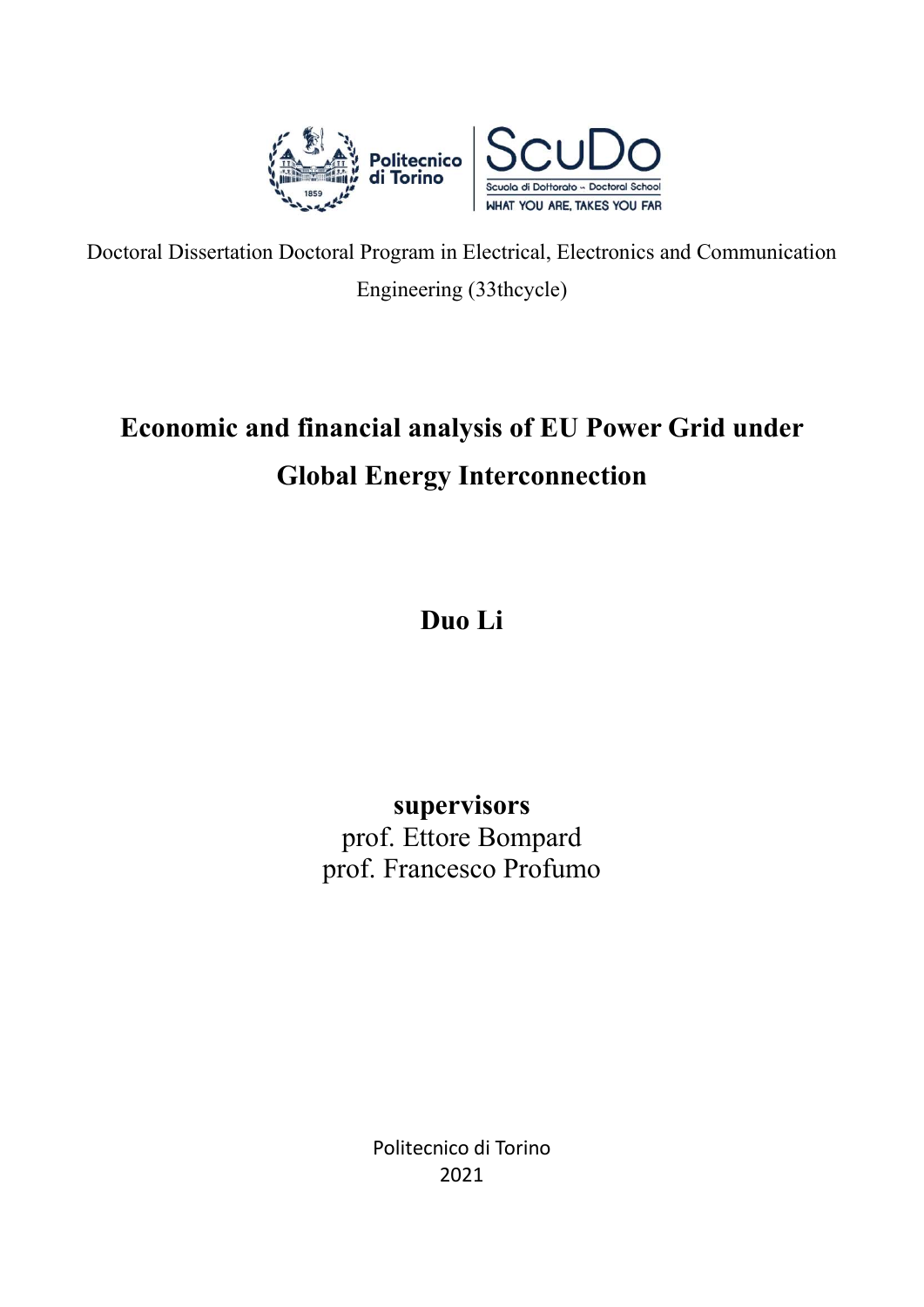### Abstract

Facing the continuous expansion of energy demand and the continuous deterioration of environmental problems, the Global Energy Interconnection, as an emerging smart energy ecosystem and an important way to configure and solve human energy supply and environmental problems, has been widely concerned by various countries to establish a safer, more efficient, environmentally friendly, economical and sustainable energy utilization model, and optimizes energy from a global perspective. The vision of the Global Energy Interconnection is to strengthen the deployment of renewable energy power generation on a global scale through the construction of intercontinental transmission corridors, thereby promoting global decarbonization. Global Energy Interconnection with UHV grid as the backbone is a global energy allocation platform with a wide range of services and strong reliability, and its economy is helpful to realize the comprehensive and coordinated development of transnational transmission lines. The basic structure of the Energy Interconnection is based on the power system with renewable energy access as the core, supported by advanced information technology and power electronic technology, and the coupling of multiple energy networks (cold, heat, gas, and electricity) to realize the integration of complementary advantages and coordinated operation of multiple energy sources.

In the context of the Global Energy Interconnection, this thesis conducts economic and financial research and analysis on European power grids.

Firstly, the European power grid is the world's largest regionally interconnected power grid, the world's largest power grid with the largest total installed capacity of power sources, and it is also the world's rare power grid that has achieved interconnected operations in multiple countries. Based on the analysis of fossil energy consumption and CO2 emissions in European countries, this thesis analyzes the impact of European power grids on global warming and summarizes the necessity to promote energy transition and a high proportion of renewable energy consumption. In addition, the energy imbalance of the European power grid is analyzed, including the imbalance of European power supply and demand, the imbalance of users, and the imbalance of geopolitics. The construction of the Global Energy Interconnection has certain guiding value for the construction of European power grids. Therefore, based on the analysis of the energy status of European countries, this thesis summarizes the global energy interconnection from the aspects of renewable energy development, large-scale interconnection, and smart grid construction, and analyzes the advantages and disadvantages of the construction of the global energy Interconnection.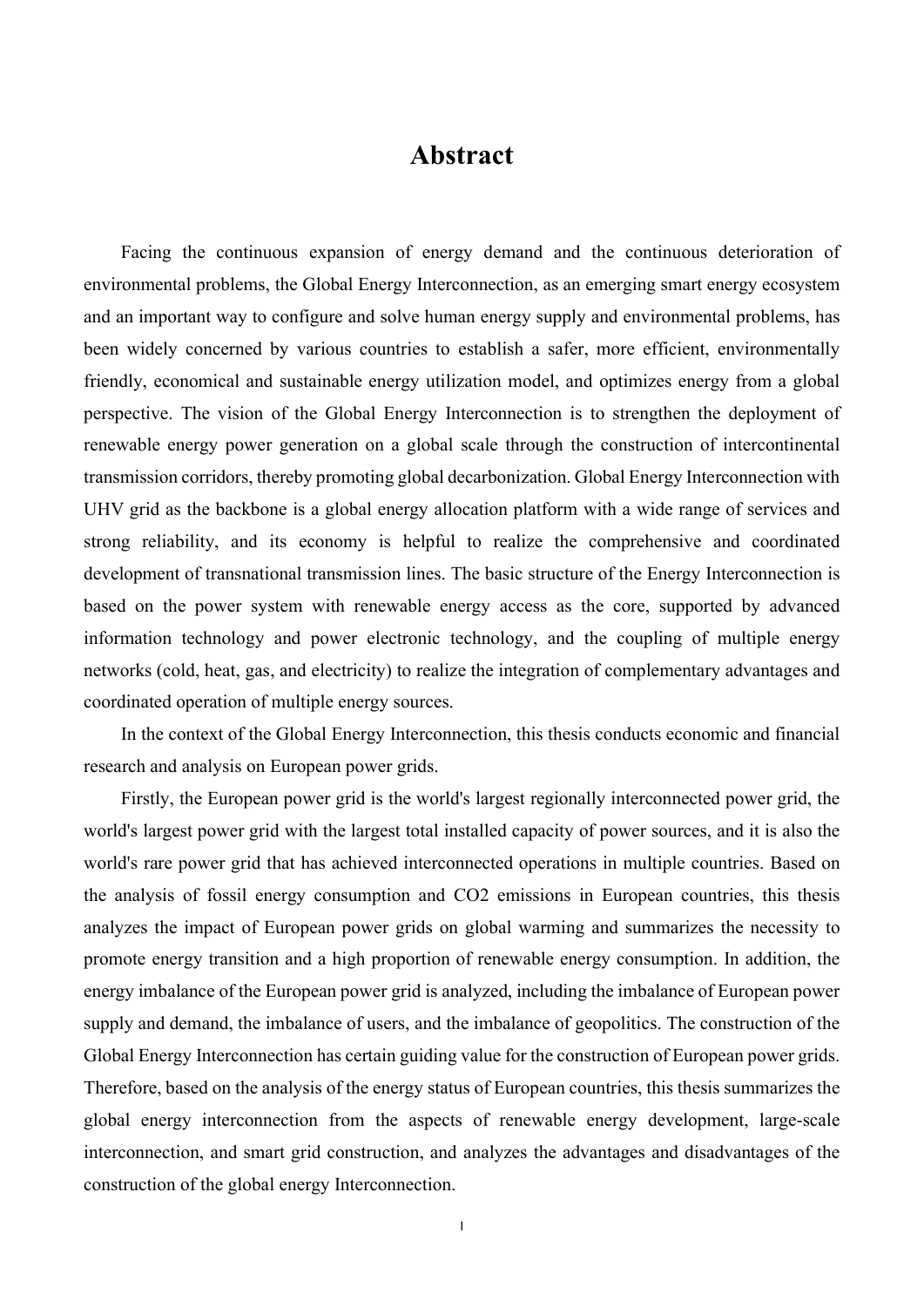Secondly, the challenge of worldwide energy decarbonization is crucial to assure a sustainable development. The achievement of decarbonization encompasses not only a considerable exploitation of renewable energy sources but also a paradigm shift in final energy uses towards their massive electrification. The electrification based on global energy interconnections (GEI) is one of the possible pathways towards decarbonization in energy systems. In this thesis we critically discuss the idea of decarbonization through global interconnections in an "electricity based" world, contrasting it against the typically desirable attributes for energy in terms of security, efficiency, sustainability and affordability. We provide a comparative analysis of global interconnection with other internationally proposed visions of future energy scenarios. The analysis shows that the GEI option could be particularly beneficial; however, it requests deep and relevant modifications in the energy markets and regulations in which a common framework based on the cooperation among different countries is needed.

Thirdly, to carry out a thorough investigation on the global energy interconnection, the entire world was accounted, dividing it in 15 geographical world regions, chosen to build a homogeneous regionalization scheme, either geographically or culturally, as well as the economic background and increasing trends. Per each world region, a general, energy and electricity characterization was performed. In particular, general figures comprehended basic information on surface, population, Gross Domestic Product (GDP) and access to electricity. The energy characterization was undertaken with respects to primary and secondary commodities, focusing on energy production, imports, exports, total primary energy supply (TPES) and total final consumption (TFC) data. Finally, an electricity characterization of the selected world regions was performed, in terms of installed capacity, annual electricity generation, load curves and winter peaks. Furthermore, the network model that is used for the development of the accommodation infrastructure for the EU is discussed, with a special focus on the extension of the network into the year 2030 and 2050.

Further, the thesis analyzes the economics of the global energy interconnection. Under the macro background of the global trading market, according to the constructed global energy interconnection scenario, the regional optimal power generation is analyzed based on the regional optimal dispatching power generation capacity provided by the best optimized power flow simulation, and the LCOE is used as a research indicator to collect power generation cost data to optimize Power flow, dispatching power at the lowest cost; in addition, this thesis analyzes the unit cost from multiple power infrastructure index sets and corresponding reference values, constructs the cost calculation model of the intercontinental transmission line, and summarizes the different applicable intercontinental grid scheme. At the same time, by using economic benefits as indicators, the economic benefits brought by the global energy interconnection architecture structure to European countries are analyzed, and the